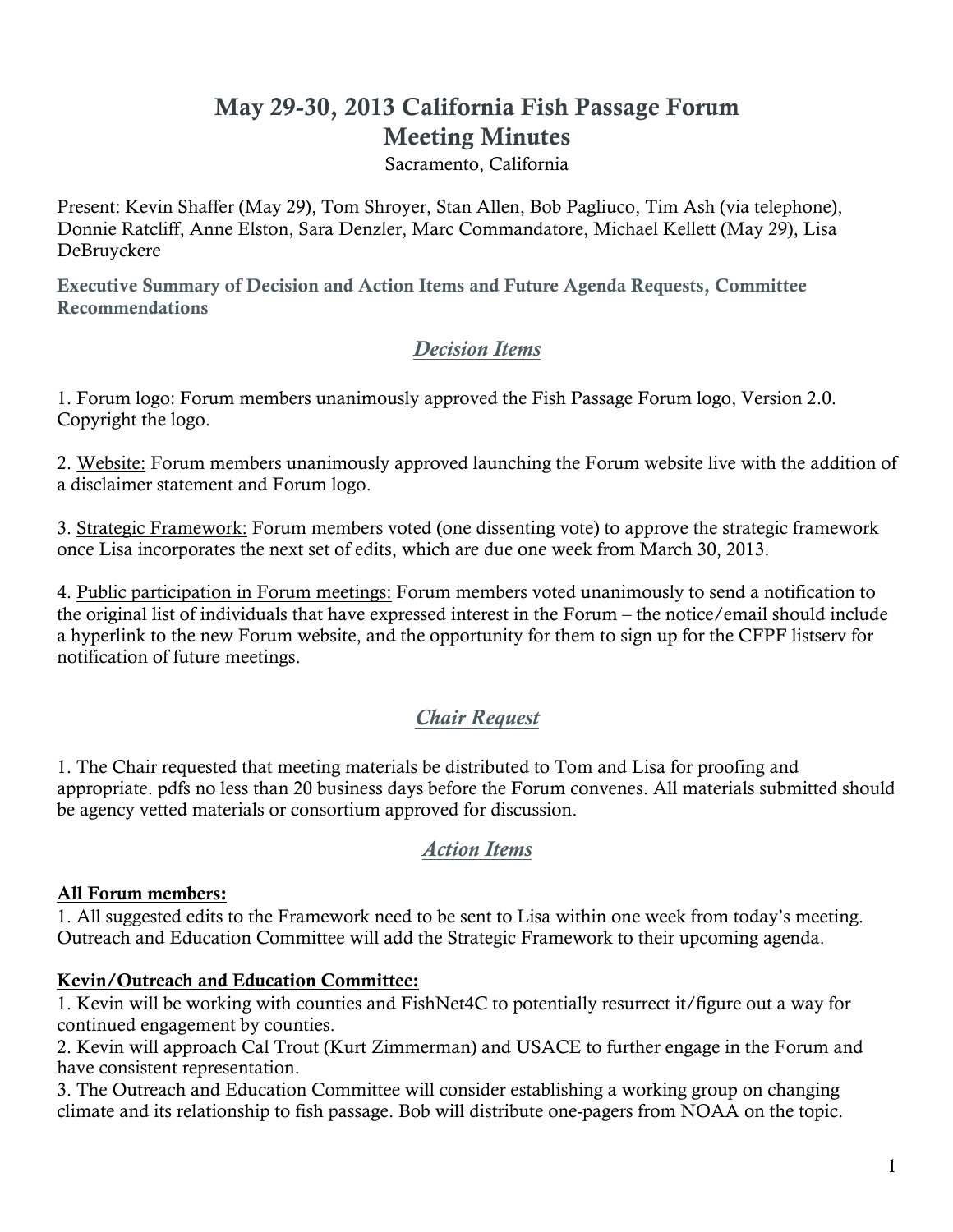4. O and E Committee will develop a strategy on outreach associated with NFHP funded projects and will present that strategy to the Forum.

5. Lisa, Robin, and Kevin will create a process re: how the Forum decides how it will endorse videos, documents, etc. from respective organizations. *Until a process is agreed upon, those projects should be sent to Kevin.*

6. Anne, Tom and Kevin will select a CDFW individual to beta test a Central Coast watershed using APASS and notify Donnie.

7. Kevin needs to contact California Natural Resources Agency to ask if, as a signatory, they are going to provide a representative to the Forum (or remove themselves from the MOU).

8. Kevin will provide the forum with information about the Bagley-Keene Act from legal counsel when able to do so.

# Governance Committee:

1. Governance Committee needs to address the process for release of APASS (add it to the agenda to the next Governance Committee phone call).

2. Governance Committee will draft a new version of an MOU focused on fish habitat (resend the signatory sheet with the correct names). Forum will ultimately send original MOU, new MOU, and crosswalk document that lists changes and FAQ). Timeline: Governance Committee will produce draft by fall Forum meeting, will then distribute to all Forum members for input and edits, and finalize draft by end of 2013 for review by respective signatory entities.

3. Governance Committee will develop draft processes for the Forum to consider letters of support and endorsement for projects as well as processes.

- o Endorse select for funding or would have if the funding existed
- o Support seems to meet the objectives of the Forum

4. Discuss with Forum about linking important California fish datasets to Climate Commons web page – what links to what datasets?

# CFPF Coordinator:

1. Lisa will draft a Forum legislative briefing, reach out to the Forum nonprofits, and develop a strategy to institutionalize a briefing for each legislative session (consider it as a model for other FHPs to use for national legislative briefings) – demonstrating we are solving problems/leveraging funds.

2. Lisa will develop a calendar of events of key fish events in California and encourage the O and E Committee to explore ways to advance Forum awareness via these events.

3. Donnie will send Lisa a template she can use to contact ODOT for implementation cost data (total project cost and implementation cost) for fish passage projects.

4. Lisa and Kevin will work on a process to manage public participation in meetings.

5. Lisa to talk to nonprofit representatives and determine what the limiting factor is for their attendance. If

it is funding, the Forum should consider setting aside some funds to support non-agency travel to Forum meetings.

6. Accomplishment report on NFHP funded projects will be produced – Lisa will include results of these projects in the Forum annual report.

7. Lisa will work with partners on joint press release for two projects.

8. Lisa will distribute a Doodle to obtain dates and location for next meeting.

9. Lisa will work with Robin Carlson to copyright the Forum logo.

# Bob Pagliuco:

1. Bob will distribute the score sheet for NFHP funded project selection (it is recommended that the gradation be logically defensible).

2. Bob will monitor the progress made on Brantiforte Creek.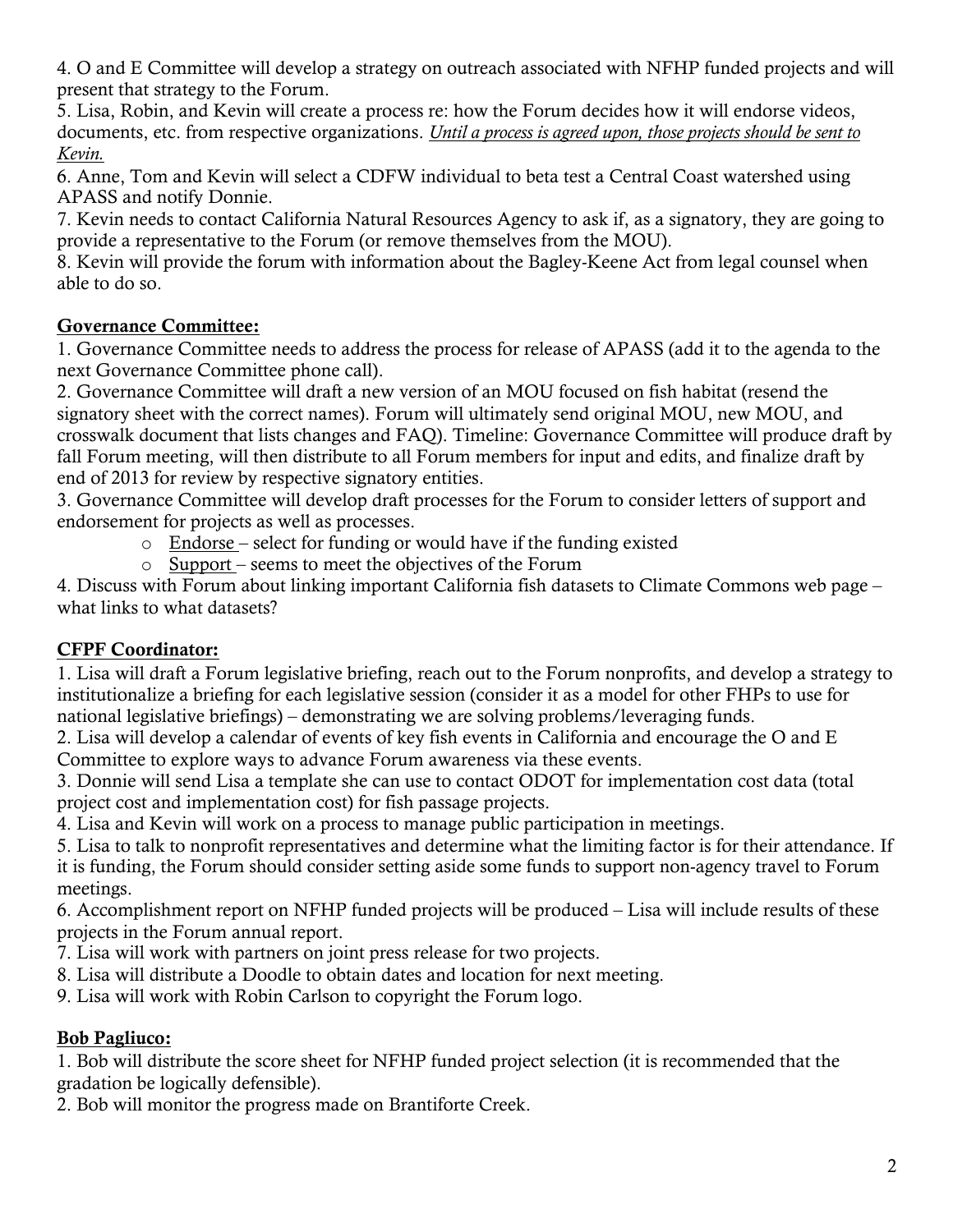### Michael Kellett:

1. Michael will contact USFS Deputy Director (I and E) re: assistance associated with outreach on NFHP funded projects.

2. Michael Kellett will monitor the progress made on Wilson Creek.

### Tim Ash:

1. Tim will draft an email that Bob and Kevin will use to send to Rick Wontok, George Hisey, and Marcin Whitman – re: a pattern of rationale; list of variances that have been approved, describing any commonalities among those variances. Tim and the Engineering Work Group will look at examples to the variance process and highlight which ones worked and why (to serve as information for those that seek to understand the variance process.

### Donnie Ratcliff:

1. Donnie will first approach Mary Larson about a South Coast individual to beta test a South Coast watershed using APASS.

### Anne Elston:

1. Anne will recontact Leah Mahan (now that their computer issues are resolved), to obtain datasets (from prior meeting).

### Javier:

1. Javier will explore the development of a new Forum working group re: effectiveness and validation monitoring protocols/tools. This will help us promote fish passage success stories.

### Marc Commandatore:

1. Marc will explore a replacement for Sara Denzler, who has accepted a new position working on the FloodSafe plan.

2. Marc will send Lisa a fish barrier prioritization list.

3. Marc is requesting fish barrier prioritization list from member agencies include any methods used to develop the lists.

# *Updates*

1. Melinda Molnar will officially replace Richard Hill (Caltrans) on the Forum.

2. Kevin is the official Forum rep on the California LCC; Javier is the official Forum rep on the LCC Science and Data Committee.

# *Future Agenda Requests*

1. We need to revisit how to effectively engage all Forum reps and alternates.

2. Future agenda item: discuss fish barrier prioritization lists that exist.

# *Committee Recommendations*

1. Engineering Working Group - Link to Fish Xing from the Forum website. Fish Xing was completed for engineers, but APASS and other Forum initiatives may have a different audience. Engineering Working Group will be asked to vet the quality of the case studies for submission to Fish Xing. In the future, Outreach and Education Committee can discuss long-term solutions for care and feeding of the case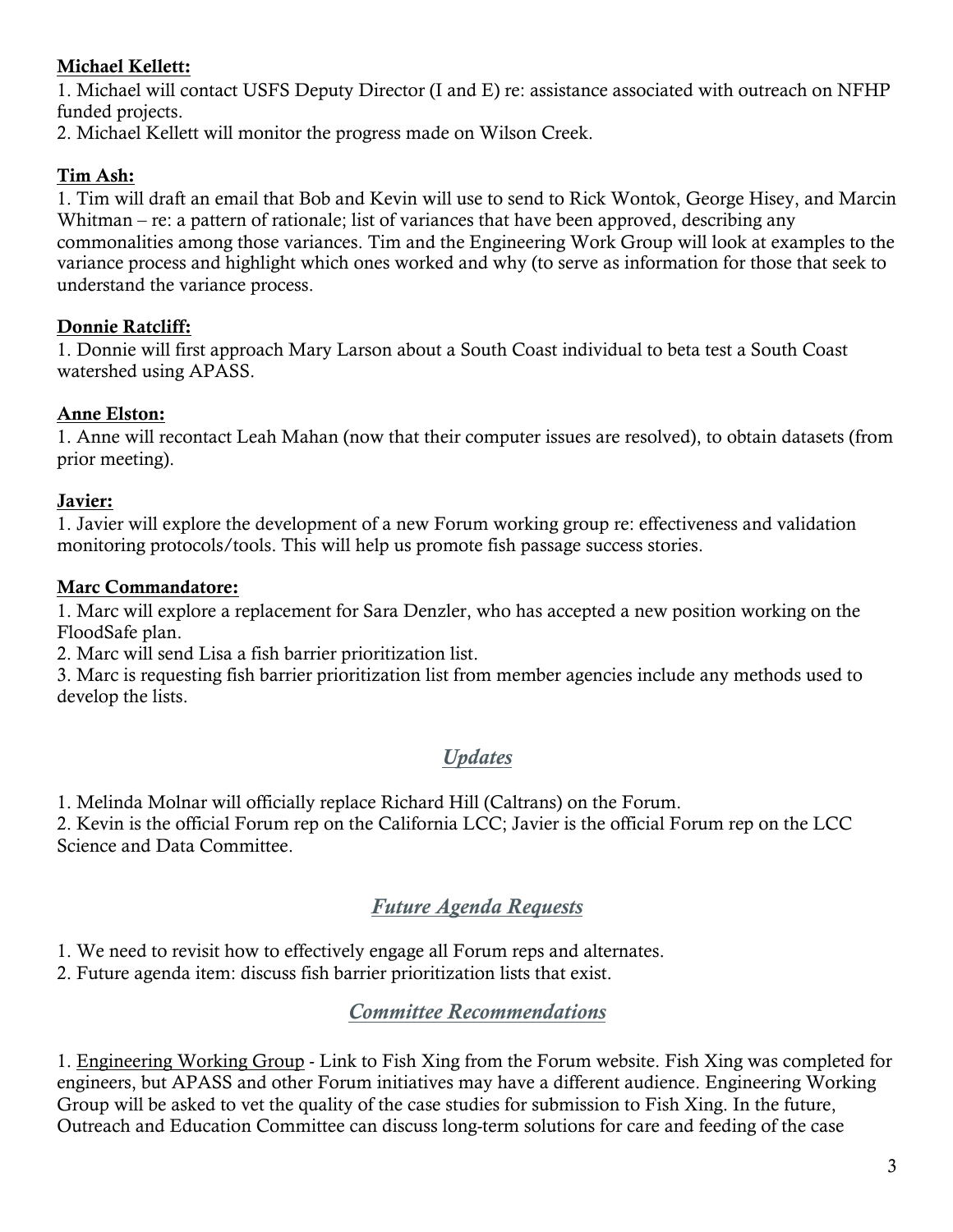studies (location of the data, etc.).

# Agenda Item: Committee and Working Group Updates

Governance Committee

- Met twice officially since last Forum meeting.
- Completed work plan.
- Contacted Cal Trout and USACE re: the need for active participation on the Forum by their representatives..
- Coastal Commission Consistency Determination passed.
- Commented on Strategic Framework and drafted Governance Committee bylaws paragraph in strategic framework.
- Multi-state conservation grant program submitted a pre-application that included funding for GIS coordinator/data manager to develop larger scale assessment of habitat attributes. Take steps toward species-specific data in California (landscape-level scale is riparian corridor – breadth of riparian corridor and composition of tree species. Forum needs to discuss appropriate scale – core process elements. A working group could identify potential characteristics and their strengths and weaknesses - Perhaps water temperature, height of vegetation . . .).
- 10 Waters to Watch (Grape Creek) was nominated and selected, joint press release was completed, and field trip has been scheduled for June 18 (Sonoma County).
- Developed new Forum project application and draft score sheet.
- Completed endorsement form and posted it on website, then developed a timeline for future NFHP project submissions.
	- o It was noted that the Forum has significant match for the funding it has received to date \$1.2 million
	- o Total allocation of NFHP funding in 2013 is \$85,400
		- Used half of the total for Forum coordination
		- Remaining \$37,000 will be expended on projects receiving national attention and climate change as part of their focus
			- Resource Conservation District of Santa Cruz on dam removal project \$12,400 (Brantiforte Creek)
			- Wilson Creek Barrier Removal Project with USFS \$25,913
		- How is the Forum going to work with the two partners to follow the projects and demonstrate their utility to California legislators and others?

# • ACTION ITEMS:

- o O and E Committee will develop a strategy to present it to the Forum.
- o Michael will contact USFS Deputy Director (I and E); WFRP (Wildlife Fish and Rare Plant Reporting Database) – is being revised for geospatial mapping
- o Lisa will draft a Forum legislative briefing, reach out to the Forum nonprofits, and develop a strategy to institutionalize a briefing for each legislative session (consider it as a model for other FHPs to use for national legislative briefings) – demonstrating we are solving problems/leveraging funds.
- o Lisa will develop a calendar of events of key fish events in California and encourage the O and E Committee to explore ways to advance Forum awareness via these events.
- o Accomplishment report will be produced Lisa will include results of these projects in the Forum annual report.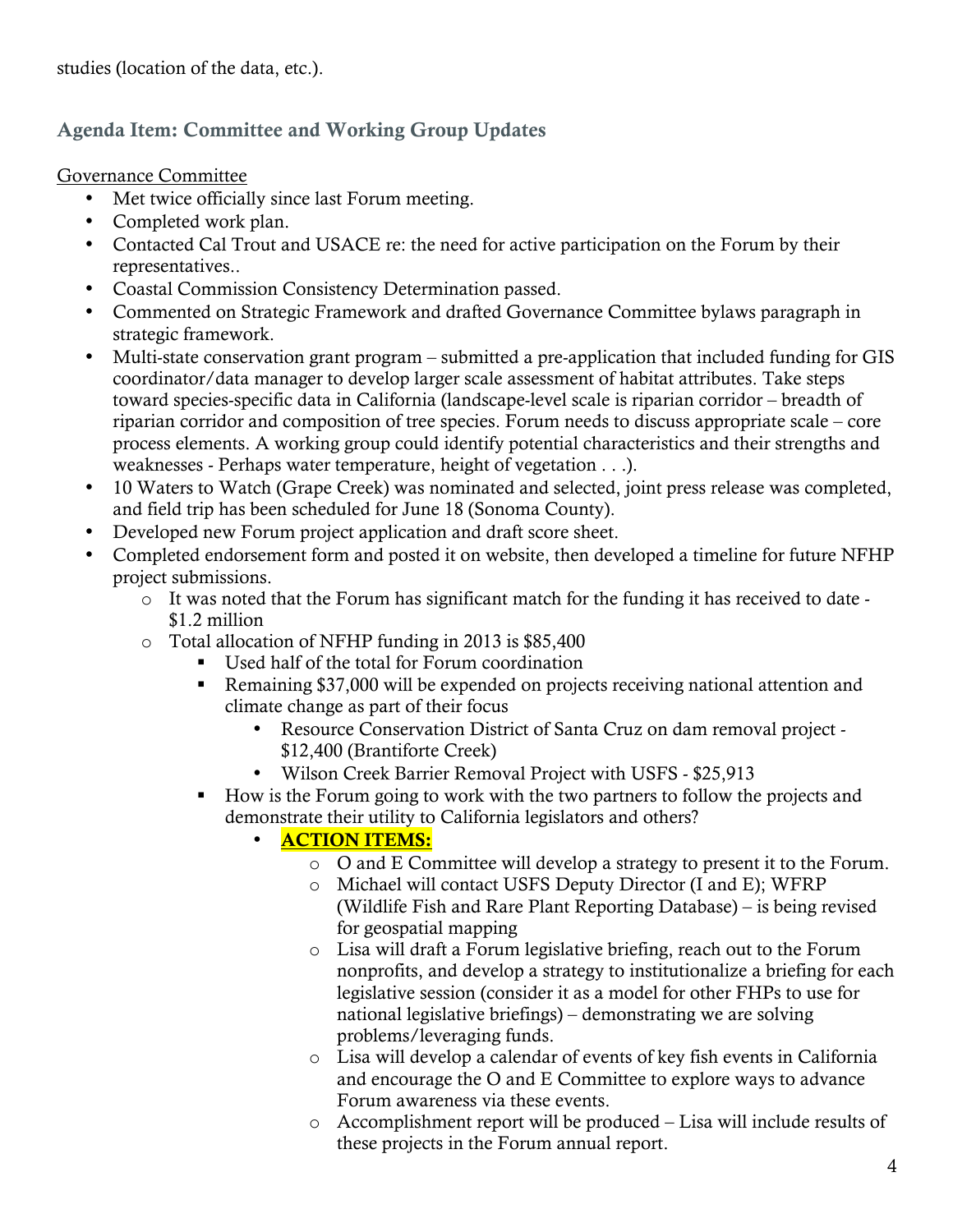- o Bob will monitor the progress made on Brantiforte Creek; Michael Kellett will monitor the progress made on Wilson Creek.
- o Lisa will work with partners on joint press release for two projects.
- o We need to revisit how to effectively engage all Forum reps and alternates.

### Outreach and Education Committee

*Forum logo*: Forum members unanimously approved the Fish Passage Forum logo, Version 2.0. Copyright the logo.

*Website:* Forum members unanimously approved launching the Forum website live with the addition of a disclaimer statement and Forum logo.

USFS - Aquatic Organism Passage Restoration video is about to launch. Michael Kellett will share the link to the video.

The Forum needs to create a process on how the Forum decides how it will endorse videos, documents, etc. from respective organizations. Until a process is agreed upon, those projects should be sent to Kevin. **ACTION ITEM:** Lisa, Robin, and Kevin will work on a process.

Donnie is about to sign a contract with a video company in Portland, Oregon. It will be a 5-year cooperative agreement, so the Forum could add some projects in the future.

### Permitting/Policy Working Group – not represented

#### Barrier and Prioritization/Optimization Working Group

- Lists of issues created since working through the latest iteration of APASS.
	- o Had a conference call with the working group to resolve emerging issues
- Jesse is working so that PAD and accompanying tools (data constructor) can be released at the same time – to approve for internal Forum use at the next Forum meeting. Will be working toward a more dynamic user interface.
- Next release will have the ability to weight/prioritize by species and runs of species. And change passability scores for an individual barrier (if you have information for a particular barrier).
- Game plan: Next release four test scenarios by geographic region:
	- o *North Coast watershed* Mad Redwood
	- o *Central Coast watershed* Santa Cruz or San Mateo counties; ACTION ITEM: Anne, Tom and Kevin will select a CDFW individual to beta test a Central Coast watershed and notify Donnie.
	- o *Central Valley*  Yuba
	- o *South Coast*  ACTION ITEM: Donnie will first approach Mary Larson.
- 3-6 months: Forum will have an opportunity to endorse APASS (Kevin and the Outreach Committee will want to discuss how to outreach to partners and entities within California, and Donnie will work with Stan to release to other entities in the U.S., including NFHP. **ACTION ITEM:** Governance Committee needs to address the process for release (add it to the agenda to the next Governance Committee phone call).
- Group will continue to work on cost data (create a survey to obtain cost estimates of different types of barrier remediation projects). Then Jesse can improve the cost data associated with APASS.
- ACTION ITEM: Donnie will send Lisa a template Lisa will contact ODOT for implementation cost data (total project cost and implementation cost).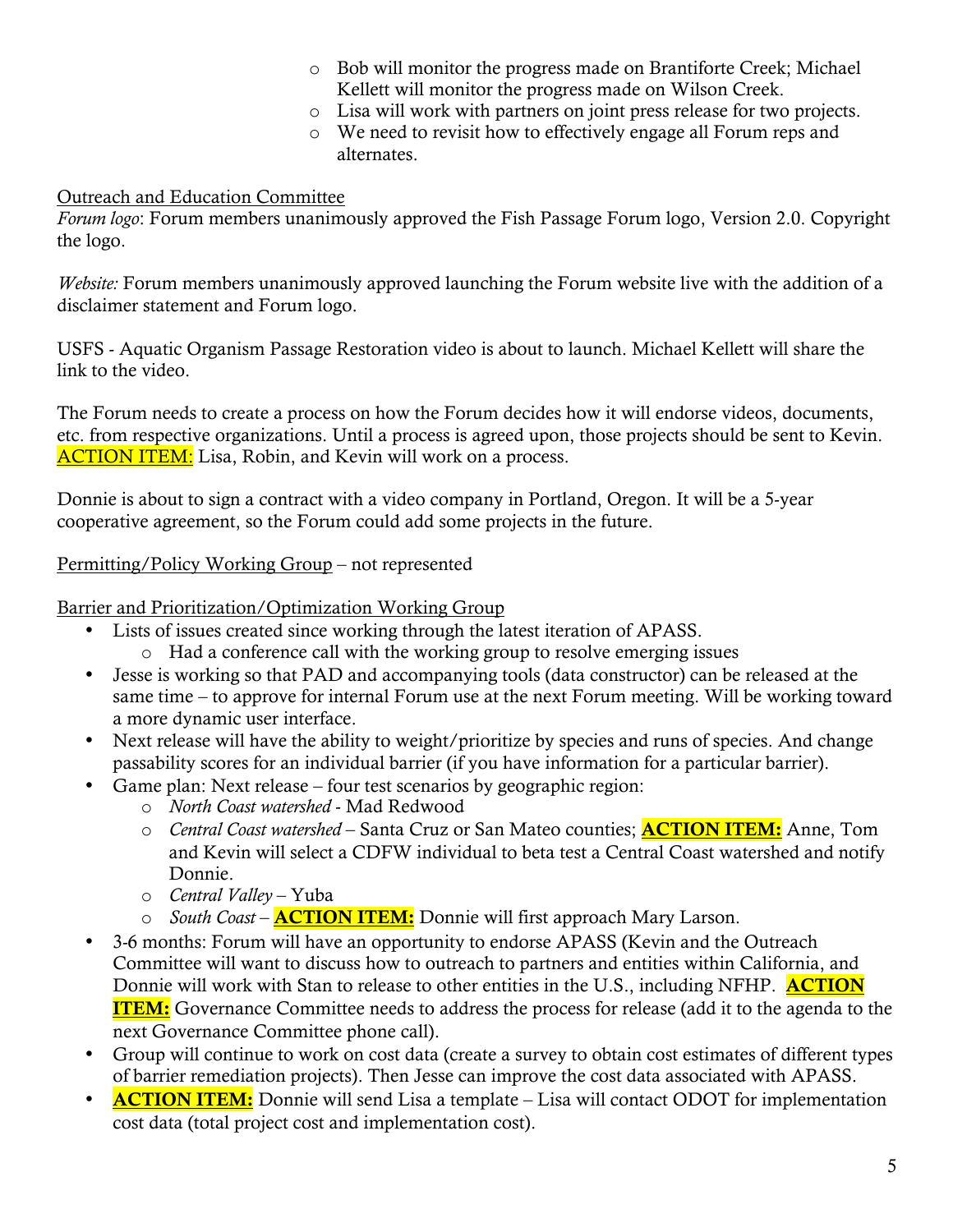- Miles open number to be adjusted by some type of habitat qualifier (will pay for it was part of the multi-state conservation grant proposal).
- In 2014, APASS will be able to be used as part of the decision matrix to select projects for funding.

Engineering Working Group – will be scheduling a Doodle poll for an upcoming meeting.

• Request for web-based site for repository of case studies of CA fish passage projects. Group discussed Calfish, HSU (currently host of Fish Xing website), and Forum website. Fish Xing is willing and able to continue hosting Fish Xing, and is willing to list additional California case studies. Recommendation from Working Group: Link to Fish Xing from the Forum website. Fish Xing was completed for engineers, but APASS and other Forum initiatives may have a different audience. Engineering Working Group will be asked to vet the quality of the case studies for submission to Fish Xing. In the future, Outreach and Education Committee can discuss long-term solutions for care and feeding of the case studies (location of the data, etc.).

### Science and Data Committee

- Met once and designated LCC representatives (Kevin on SC and Javier on SDC).
- June 13 or 19 is next call; chairs of all working groups (Tim and Donnie) will participate in this call and determine how to work together to advance the work plan. In addition, the group will discuss habitat quality or a surrogate for habitat quality for how to input habitat data/surrogate into APASS. Martina put together a pros and cons document re: habitat quality data – ACTION ITEM: Bob will send original ranking matrix to Forum to jumpstart their discussion.

# Agenda Item: Administrative Topics

- Strategic Framework Forum members voted (one dissenting vote DWR did not complete its management review and therefore, did not vote to approve.) to approve the strategic framework once Lisa incorporates the next set of edits (See next Action Item). **ACTION ITEM:** All suggested edits to the Framework need to be sent to Lisa within one week from today's meeting. Outreach and Education Committee will add the Strategic Framework to their upcoming agenda.
- Coordinator contract \$46,979 budget; A total of \$13,258 has been expended; remaining amount is \$33,720.
- Guidance on providing Forum meeting materials need materials to be distributed to Tom and Lisa for proofing and appropriate .pdfs and redistributing (no less than 20 days before we meet). Should be agency vetted materials or consortium approved for discussion.
- How the Forum will be managed Decision on Bagley-Keene is not yet available. Forum should follow intent of Bagley-Keene for the next meeting. **ACTION ITEM:** Kevin will provide the Forum with the recommendation from legal counsel when he able to do so.
- MOU revision Should NFHP elements be incorporated into MOU?
	- o **ACTION ITEM:** Governance Committee will draft a new version of an MOU focused on fish habitat (resend the signatory sheet with the correct names). Forum will ultimately send original MOU, new MOU, and crosswalk document that lists changes and FAQ). Timeline: Governance Committee will produce draft by fall Forum meeting, will then distribute to all Forum members for their input and edits, and finalize draft by end of 2013 for review by respective signatory entities.
- Public participation in meetings Should we be encouraging more pubic participation, if so, how, and how will we accommodate them?
	- o We can build interest lists from our own website.
	- o Actively look at meeting locations for potential to accommodate public.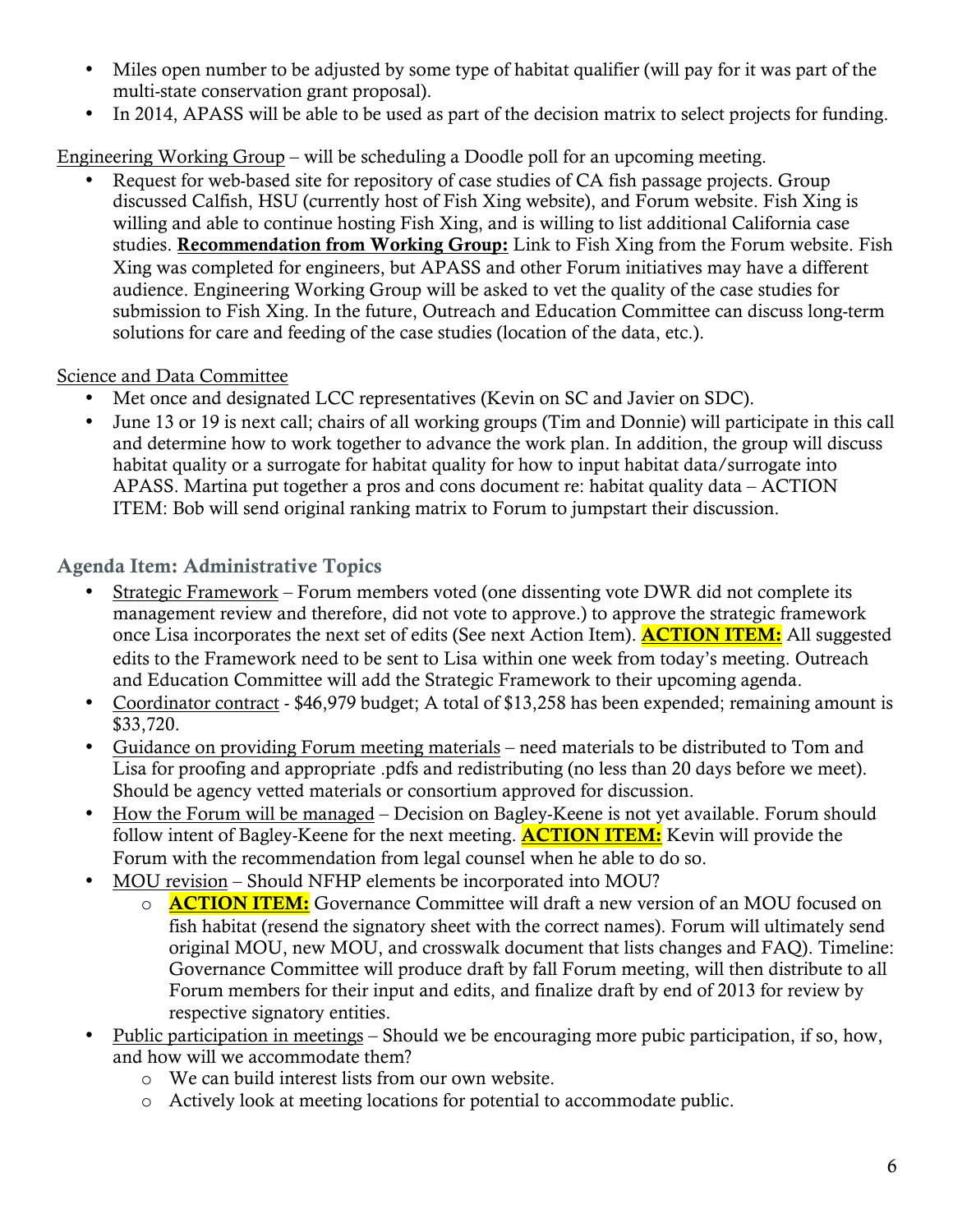- o Forum members voted unanimously to send a notification to the original list of individuals that have expressed interest in the Forum – send them a notice/email with a link for notification of future meetings, announcing the new website.
- o Sprinkle public comments throughout meetings.
- $\circ$  **ACTION ITEM:** Lisa and Kevin will work on a process to work with public participation in meetings.
- Forum endorsements When an entity requests Forum endorsement/support, how do we decide if we should engage? Then how do we engage? We need to distinguish between letters of support and endorsement for projects versus processes. The Permitting Committee needs to convene entities involved in permitting to discuss issues. **ACTION ITEM:** Governance Committee will develop draft processes for the Forum to consider letters of support and endorsement for projects as well as processes.
	- $\circ$  Endorse select for funding or would have if the funding existed
	- o Support seems to meet the objectives of the Forum

# Agenda Item:

- **ACTION ITEM:** Marc is going to send Lisa a priority fish barrier list.
- Let applicants know we may not know total amount of funding until mid- to late-Spring, and that there will be flexibility. Let folks know final funding decisions will be contingent upon total amount received.
- Put lists for all recovery plans in public purview.
- **ACTION ITEM:** Future agenda item: discuss fish barrier prioritization lists that exist.
- **ACTION ITEM:** Bob will distribute the score sheet for project selection (it is recommended that the gradation be logically defensible).

# May 30, 2013

Agenda Item: Permitting Policy Committee

Discussion on this issue was delayed until the next meeting when the Chair of this committee is present.

- Agenda Item: California LCC NWF – "Climate-smart conservation" – forward-looking goals – actions linked to future conditions.
- $\blacksquare$  Have criteria for the type of science they fund are developing a science strategy for the next 5 years (letters of support, demonstrate how information will inform management).
- LCC Strategic plan Place-based projects in ecoregions (working off state Action Plan) and work on projects that coordinate across ecosystem processes.
- LCCs are trying to determine how to implement the climate adaptation strategy.
- Tijuana Estuary was funded by CA LCC for SLR work.

How can the LCC engage with the Forum:

- Participate in steering committee and subcommittees
- Partner on projects
- Trainings and workshops
- Ecoregional teams
- Provide links to fish datasets
- APASS tool